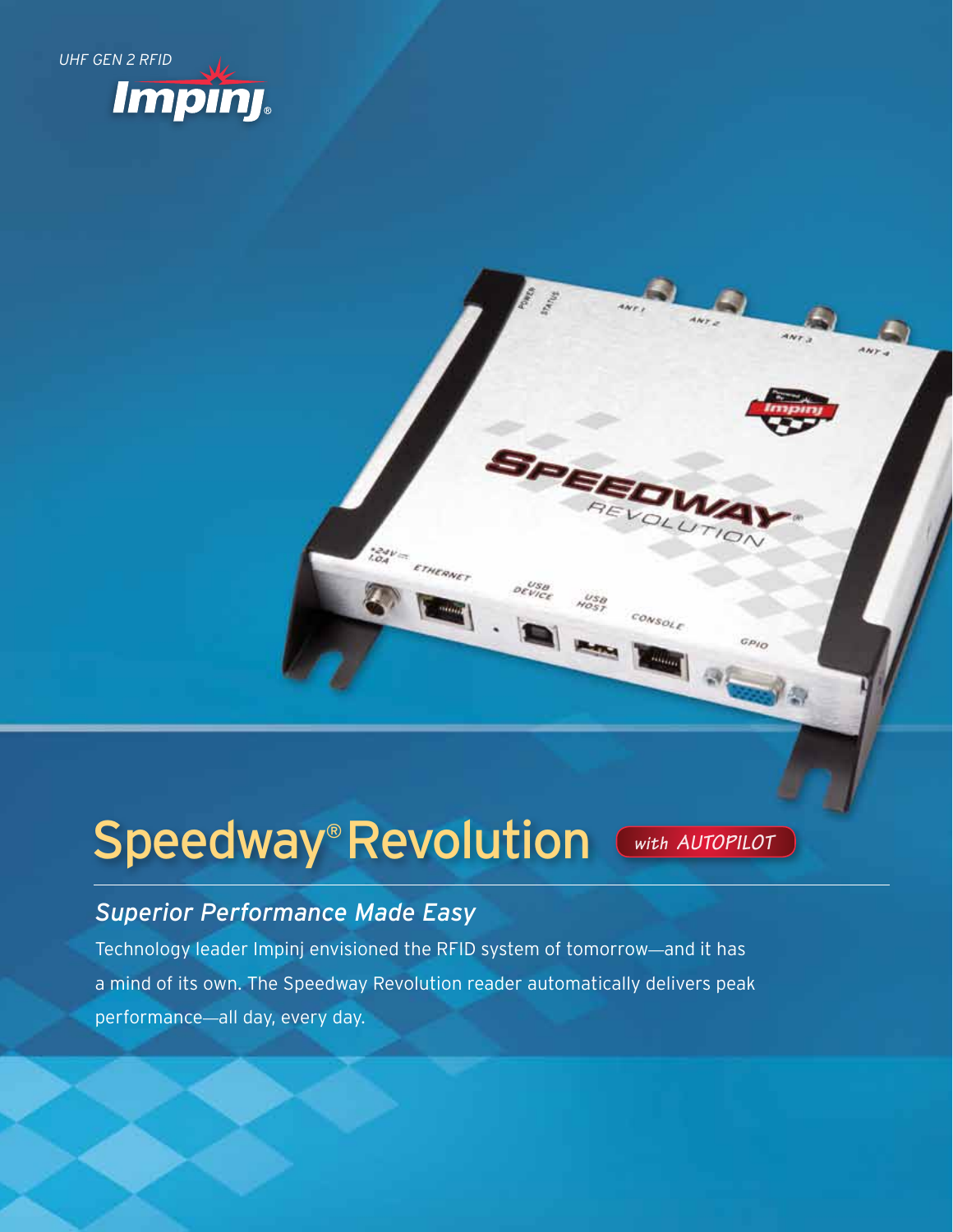## Ensuring RFID Success—*Automatically*

#### *Application environments are dynamic. Does your reader keep up?*

Did you define your RFID deployment carefully? Did you think of every scenario, anticipate all the ways the system could break and what to do when that happened? And it worked beautifully in the lab, but then the real world threw you some curve balls?

*Perhaps you designed your system for cases and pallets. But now you want to track items too? Maybe you desire expert RFID performance but don't have an RFID expert? Do you want a system that will continue to function well, even as your business grows and changes?*

Impinj's latest fixed reader, the Speedway® Revolution, solves these situations and more. It builds upon the industry-leading reputation of the original Speedway with new innovations to raise the performance bar even higher. Best of all, the Autopilot features ease deployment and maintenance.

### Autopilot *Senses, Configures, Adapts*—*24/7*

RF interference, tag quantity, ambient RF noise, and even building materials near an RFID installation all affect system performance. Most users configure their readers for worst case scenarios, often compromising best performance in the process. With the Speedway Revolution's Autopilot, innovative firmware features work together, automatically optimizing the reader operation to its environment—delivering peak performance at all times.

- **>** *Autoset* continuously optimizes the reader's configuration for the best, most reliable performance. The Speedway Revolution senses levels of RF noise and interference, automatically selecting the appropriate settings.
- **>** *Low duty cycle* reduces RF interference, power consumption, and energy costs. The Speedway Revolution only transmits when tags are in the field, helping to clear the air of unnecessary RF noise.



**>** *Dynamic antenna switching* improves throughput and helps the reader work more efficiently. Speedway Revolution senses where tags are in the field and automatically focuses more time on the antennas with the largest tag populations in view. For example, if a low-height pallet follows taller pallets through a portal, the Speedway Revolution reduces time spent on antennas in the upper positions.

And the Speedway Revolution improves upon the advanced hardware capabilities which made the original Speedway the reader of choice for many demanding customers—capabilities such as best *receive sensitivity, interference rejection*, and item-level *carrier cancellation*.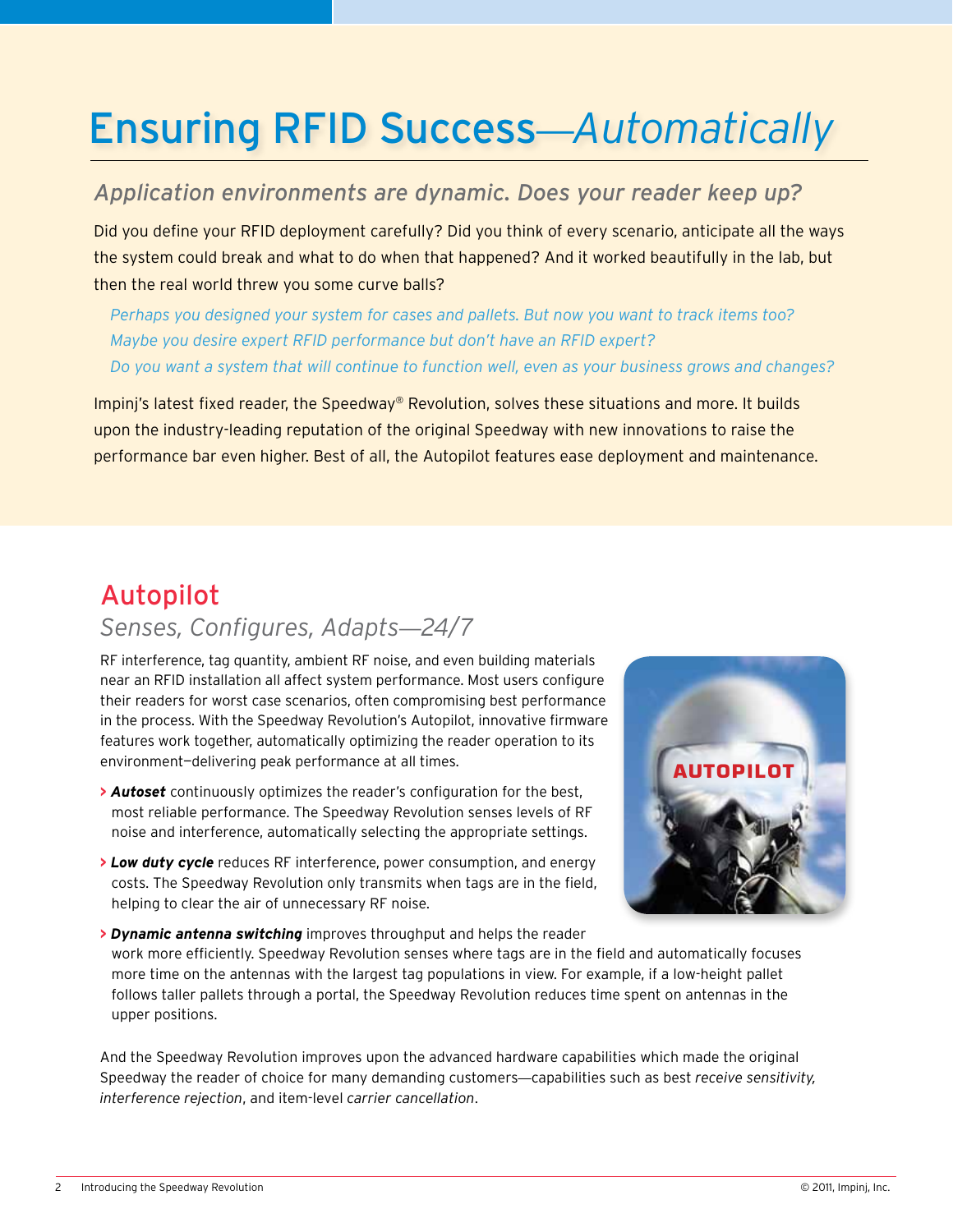## Expanding Options, Reducing Costs

With its compact form factor and support for new features such as Power over Ethernet (PoE) and Sierra Wireless cellular modem connectivity, the Speedway Revolution delivers increased application and deployment flexibility. PoE simplifies deployment and dramatically reduces cost by eliminating the need for AC outlet installation at read points. Made possible by the Speedway Revolution's low power consumption, PoE reduces operating costs as well as green house gas (GHG) emissions without compromise. Speedway Revolution delivers the full 30 dBm of transmit power and the highest read performance available—even with PoE operation.

Native support for Sierra Wireless AirLink PinPoint XT and AirLink Raven XT cellular modems opens up new deployment and application models by enabling GSM or CDMA connectivity to the Internet through your preferred cellular carrier. Application examples include remote read points where wired connectivity is not feasible nor cost effective, enabling services and solutions where connecting to the local enterprise network is too cumbersome, or mobile service and delivery vehicles. With Sierra Wireless AirLink PinPoint XT, Speedway Revolution also provides Global Positioning System (GPS) location of the reader along with each tag read.

- **>** 2 and 4 antenna port configurations
- **>** Power over Ethernet (PoE) and cellular modem connectivity
- **>** Autopilot (automatically senses environment and configures settings for best performance)
- **>** Enterprise-class management and monitoring
- **>** Support from industry-leading software vendors such as Microsoft and IBM
- **>** Industry standard application interface with support for EPCglobal Low Level Reader Protocol (LLRP)
- **>** Industry's best sensitivity
- **>** Innovative features to enable read zone containment and eliminate stray reads
- **>** Support for all Monza® family tag chip features
- **>** High transmit power capable to overcome cable losses
- **>** EPCglobal-compliant design
- **>** Quality design resulting in industry's highest reliability
- **>** Global partner and support network

Whether you're initiating a pilot program, transitioning your pilot to full deployment, or expanding your RFID capability, Impinj's Speedway Revolution reader will ensure a rewarding deployment experience.

> *Impinj*—*defining the future of RFID where superior performance comes easy.*